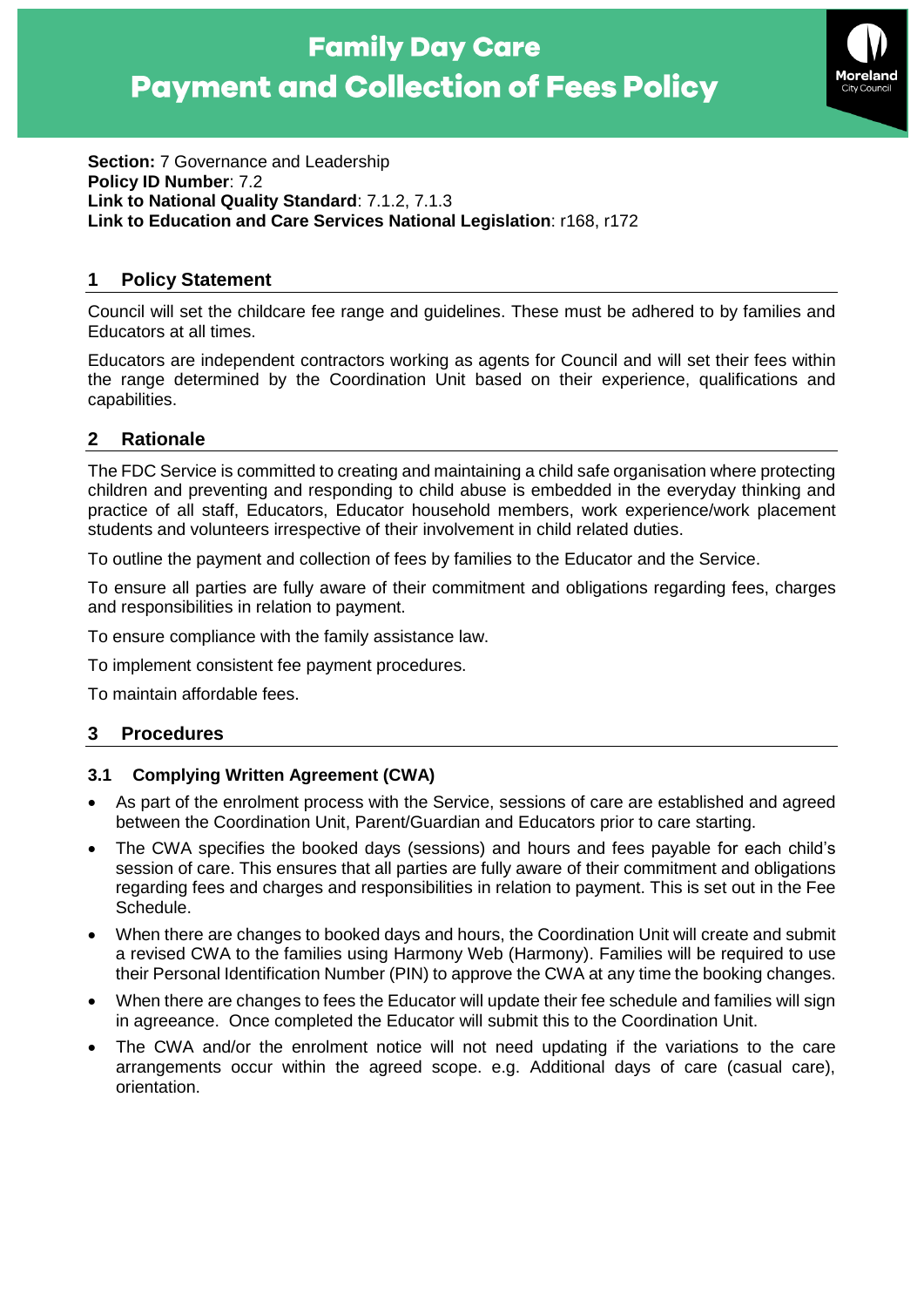

## **3.2 Service Setting of Fees and Service Levy**

- The Coordination Unit set and annually review the Service Fees and Charges specifying the fee range for each hour of care, each type of care and other charges in consultation with the Educators.
- Educators will set their fees within the fee range specified in the Service Fees and Charges. Their fee will be based on the Educators qualifications, experience and performance.
- Educators will not add any other additional charges or differ from the signed Fee Schedule without consulting the Coordination Unit and advising families of the new charges.
- Fees and charges will be reviewed annually.
- The Coordination Unit will provide families with at least four (4) weeks' notice of any changes to the fee structure and the date when they will come into effect.
- The service levy is a fee paid by families to Council to assist with the administration of the service. This is in addition to Educator's fee but is included in the Service Fees and Charges.
- To collect the service levy the Coordination Unit withhold this money from CCS payments.
- Where CCS payments do not cover the full amount of the service levy the Educator will collect the outstanding amount from the relevant families on Council's behalf. In this circumstance the Coordination Unit will invoice the Educator for the amount owed.
- The Coordination Unit will determine the service levy annually within the guidelines of the annual Council budget process.

## **3.3 Child Care Subsidy (CCS) Enrolment**

- The Australian Government provides CCS to families to help cover the cost of approved child care. CCS is available to all families who meet the eligibility requirements. The family is responsible to complete and lodge their online CCS claim form via their myGov account.
- To receive CCS families are required to confirm their enrolment with the service via their myGov account. CCS will not be paid, and full fee is payable, until the enrolment is confirmed and the Department of Education, Skills and Employment (DESE) provide the service with the CCS information.
- The DESE will automatically cancel a child's booking and CCS if they have not attended a care session within a fourteen-week period (e.g. attendance only during school holidays). If this occurs the family can contact the service to create a new enrolment. This may impact CCS payments.
- The family will repay to the service any CCS that the DESE reclaim from their child's attendances for any reason, including non-attendance on first or last days of care, even if this occurs after care has ceased.

#### **3.4 Fees and Payment of Fees**

- A Resource Officer will provide all the information on fees and payment of fees at the initial family interview.
- Educators will ensure a signed Fee Schedule is in place prior to families commencing care and will provide a copy to the Coordination Unit. The Coordination Unit must have this copy prior to a child starting care.
- The Coordination Unit will process all Child Care Subsidy (CCS) Claims and parent fees for Educators and administer payment of the CCS to Educators through Harmony.
- The family gap fees will be paid to the Educator, as the Council's agent according to the Fee Schedule that is signed by the Educators, the Coordination Unit and the Parent/Guardian. Families not eligible for CCS will pay full fee.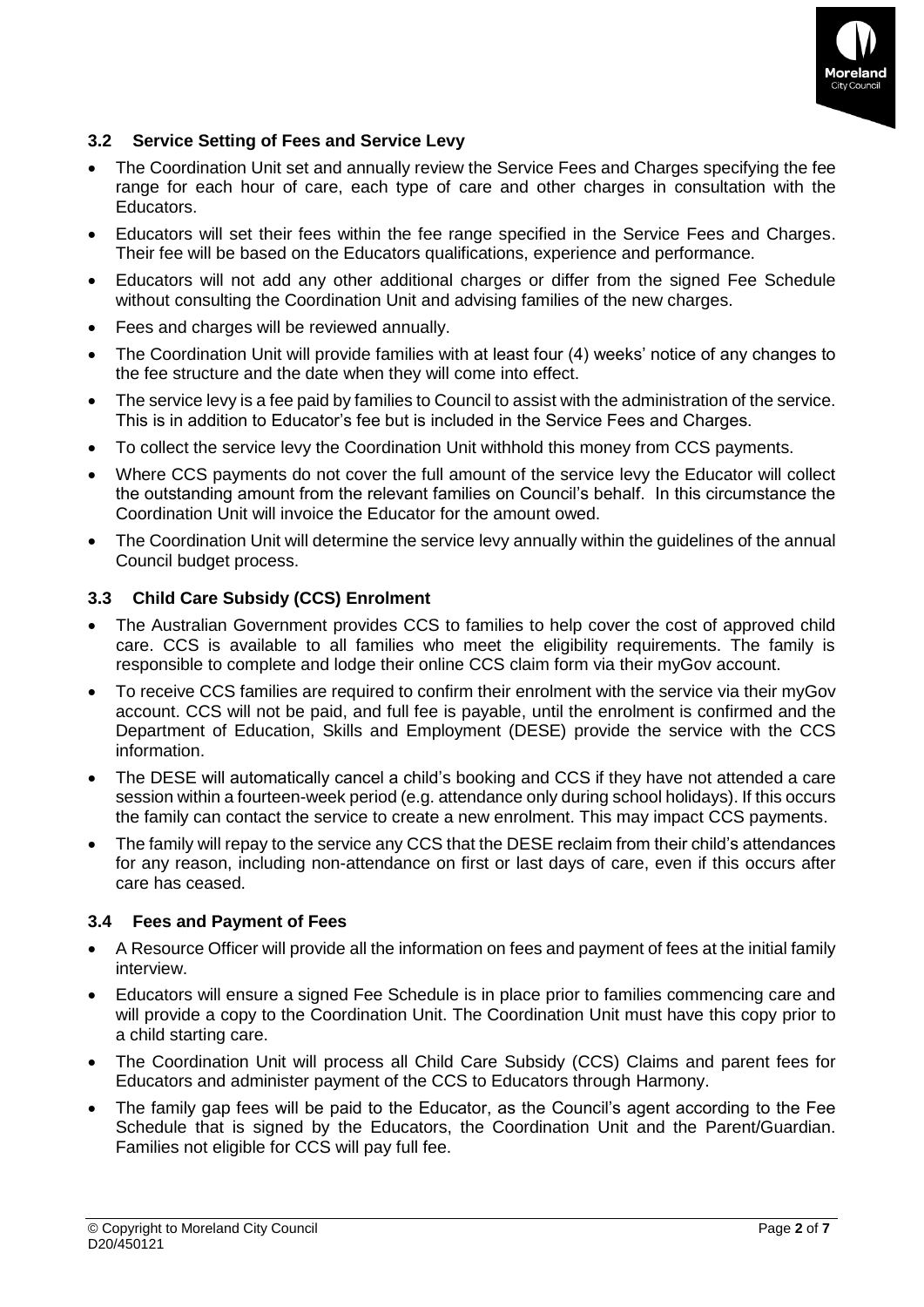

- The Coordination Unit will provide a Payment Advice to Educators and a Parent/Guardian Advice to families fortnightly. Families will pay the Educator on receipt of the fortnightly Parent/Guardian Advice.
- Fees are to be paid in cash or directly to the Educator's bank account.
- Educators must receipt all payments collected, either from Harmony for Educators or handwritten.
- Families will be liable to pay Educators the required fee when the educator is available for care. i.e. If a child is ill or the family is on holidays.
- If any adjustments are made to any fortnights prior to the current fortnight a Parent/Guardian Advice will be provided to outline these adjustments and any debits or credits that apply. Payments will need to be adjusted between the Educator and Families accordingly.
- Core hours are 8.00am to 6.00pm Monday to Friday. Any care provided outside these hours will classified as non-core hours of care.
- Additional care to be provided in
	- $\circ$  core hours must be notified to the Coordination Unit prior to the care commencing.
	- $\circ$  non-core hours must be notified to the Coordination Unit by at least 5pm the day before.
- Families will not be liable to pay fees if the Educator is not available for care, for example being on holidays or illness.
- Educators can charge late fees per their fee schedule if a family is late to collect their child.
- Educators are able request a security deposit that is refundable on termination of care.

#### **3.5 Public Holidays**

- Non-Attendance on a Public Holiday is charged at normal core and non-core rates for days that are a regular booking.
- Attendance on a Public Holiday must be approved by the Coordination Unit by 5:00pm the day prior to attendance and will be charged at Public Holiday rates.
- Attendance on a public holiday will be charged for the regular booking regardless of whether the child attends the full hours or not.
- Where a family requires care on a Public Holiday and the regular Educator is not available, the Coordination Unit will endeavour to relocate the child to an alternate Educator. In this circumstance only the Educator providing care will be paid based on their Fee Schedule.
- School aged children that have a regular booking before and/or after school during term and use full days of care in school holidays can be charged for a public holiday as per their booking.

## **3.6 Allowable Absence Days**

- Each child is eligible for Child Care Subsidy (CCS) for the first 42 absences from care across all approved child care services per financial year. These absences can be taken for any reason and do not require supporting documentation but are only available on a day that care was booked, and the family was charged for that care.
- If a family takes holidays or any other forms of leave, fees are still payable to the Educator as the Educator is available; this includes public holidays. Allowable absences are available, so families will still receive CCS when absent for up to 42 days per year.
- If a child is absent on their first or last day of care, CCS may apply for absences up to seven calendar days before or after a child's first or last physical attendance. To be eligible the child/family must meet criteria outlined by the Department of Education, Skills and Employment (DESE) and if relevant provide supporting evidence. If these circumstances arise the Coordination Unit will provide details of the criteria and evidence.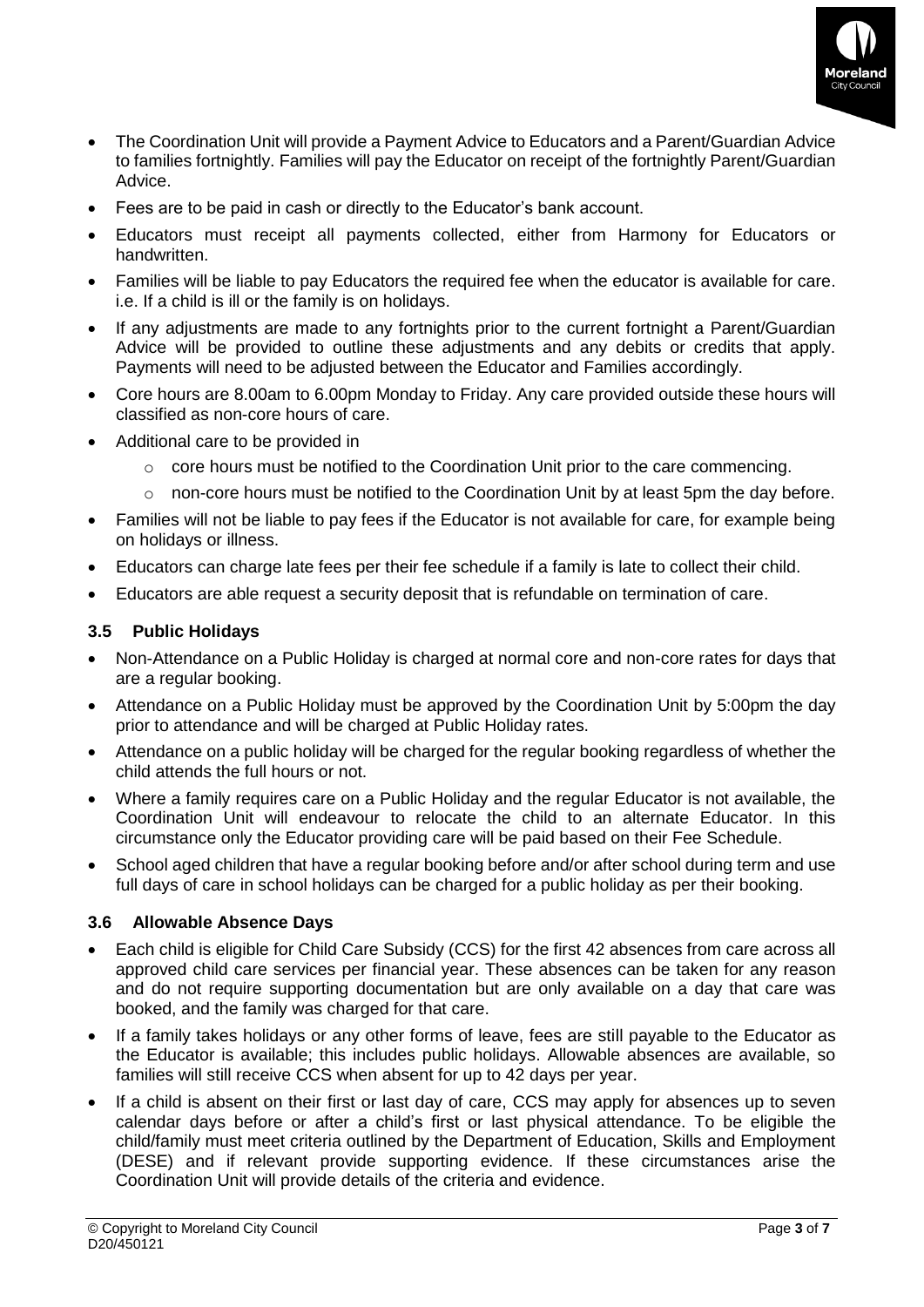

o If the child is absent outside the seven calendar days and/or does not meet the DESE criteria, the family will not be eligible for CCS and full fees will apply for these absences.

#### **3.7 Approved Absence Days**

- The first 42 days of absences in a financial year are allowable absences, regardless of the reason the child is absent.
- After a child has used all 42 days of allowable absence days in a financial year, additional absence days may be accessed if the child/family meet the criteria outlined by the DESE, meaning the family may still be able to access CCS. When these situations arise, the Coordination Unit will provide families details of the criteria.
- If eligible for approved absence days, the family will be required to provide documented evidence as to how they meet the criteria, for example a medical certificate.

#### **3.8 Casual Care / Additional Day(s)**

- Where a family does not have a regular booking, the booking will be considered casual. Families using only casual care will be charged at the Educators casual rate as per the Educators Fee Schedule.
- Additional days are extra days of care for children who have an existing booking for contract hours. These days will be charged at the core or non-core rate in which the care is booked and provided.
- Educators must complete a booking request with the families via Harmony for casual care and Families will be required to use their Personal Identification Number (PIN) to approve the request.
- Families must notify the Educator at least 24 hours to cancel casual care without incurring a charge. Where no notice or late notice of cancelation is provided the family will be charged.

#### **3.9 School Holiday Care**

- Children that have a regular booking before and/or after school during term and use full days of care in school holidays will be charged at core and non-care rates (as relevant).
- Where families indicate they will use care regularly in school holidays, and attendance is consistent, (even though days may vary) will be charged at core and non-care rates (as relevant).
- School aged children who attend irregularly in school holidays (odd days here and there) can be charged at casual rates.
- Educators must complete a booking request with the families via Harmony for School Holiday care and families will be required to use their Personal Identification Number (PIN) to approve the request.

## **3.10 Notification Periods**

- Families and/or Educator must provide two weeks written notice to the Coordination Unit if either party is terminating care. On termination of care, if child/ren cease care during a notice period, the Child Care Subsidy (CCS) is paid for absences in accordance with the current CCS legislation. In certain circumstances the full fee is payable.
- Families and Educators must provide two weeks' notice to the Coordination Unit to change a child's booked hours of care. Educators will complete a booking change request via Harmony and Families will be required to use their PIN to approve the request.
- The Educator will provide families and the Coordination Unit at least two weeks' notice prior to taking holidays. The Educator will submit this leave in Harmony.
- Where the Educator is unavailable unexpectedly e.g. illness, they will provide the family and Coordination Unit as much notice as possible.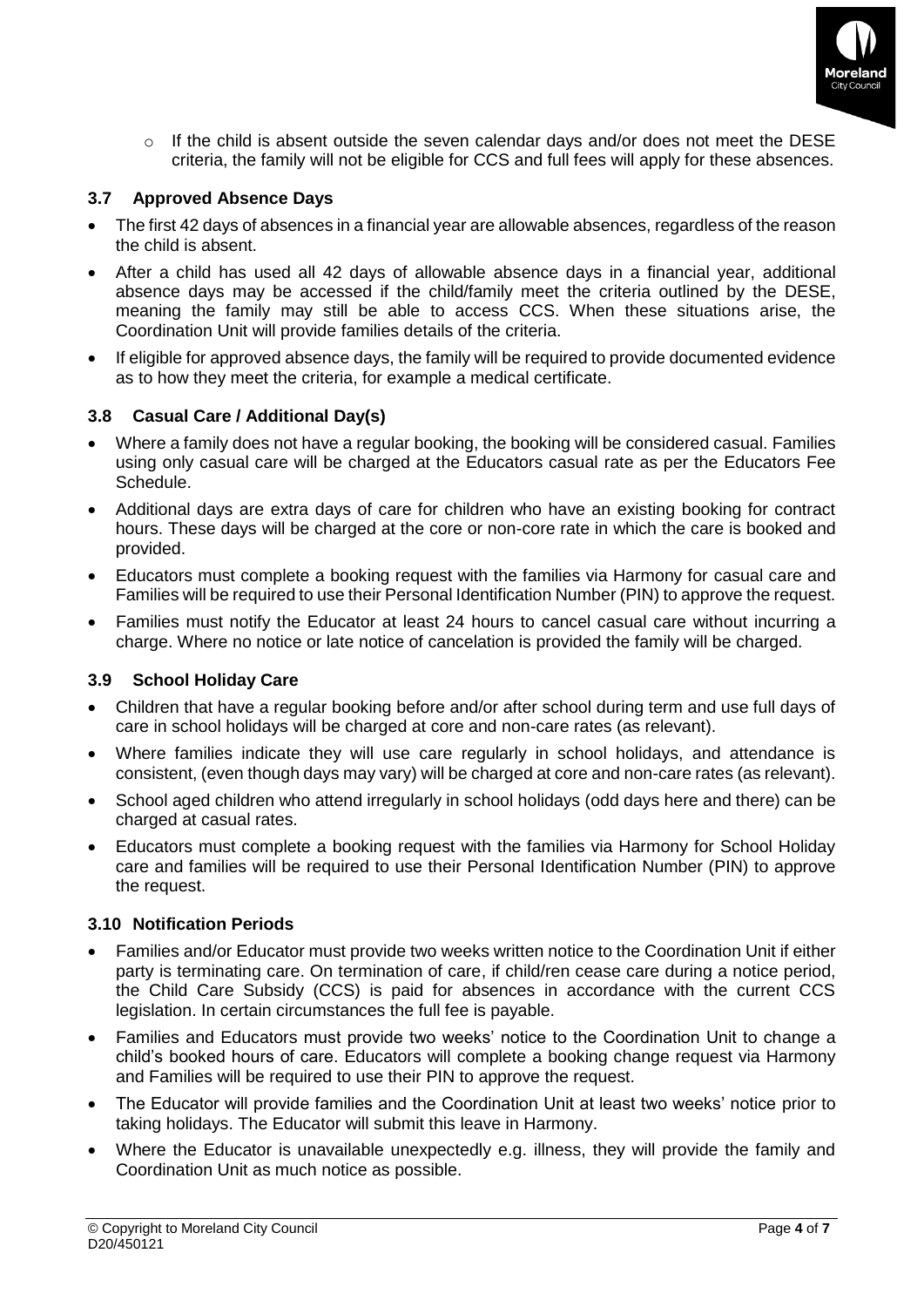

## **3.11 Harmony Software and Harmony for Educators**

- The Coordination Unit will administer all payments through a third-party licenced software program called Harmony that is registered with the Australian Government.
- All newly registered Educators will be supported to use Harmony for Educators to administer the payments and attendance records for families.
- Educators will be charged a subscription fee for use of Harmony for Educators.
- The Coordination Unit will administer Harmony and Harmony for Educators in line with the software administrator's policies and procedures including privacy requirements.
- If an Educator is unable to access Harmony for Educators in circumstances such as the internet being down or their device not functioning, they will use paper-based records to manage attendance and leave. The Educator must contact the Coordination Unit as soon as possible and work to rectify the situation.

## **3.12 Administration**

- Educators will use Harmony for Educators to record children's attendance. Each Educator will be issued a PIN.
- Parent/Guardians and each authorised nominee will be issued their own PIN to sign children in and out.
- **Each PIN must only be used by the person it is issued to, and not be shared with anyone else.**
- Educators will only sign/PIN children in and out of care when dropping off or picking up from school, kindergarten etc, or upon failure by a parent /guardian to do so. When doing this a note will be made in Harmony for Educators as to the reason why.
- If Educators need to use paper-based documents, then scanned versions of these are also considered legal documents.
- Educators will ensure all timesheets/records/documentation are accurate records in order to comply with State and National regulations. Records are to be returned to the service when specified. Timesheets must be submitted for every child, every fortnight.
- The Coordination Unit will provide all families the Statement of Entitlement report, detailing the fees charged, what those fees have been charged for and how Child Care Subsidy has offset those charges. This will be issued fortnightly in the alternate week to the Parent/Guardian Advice.

#### **3.13 Financial Difficulties / Failure to Pay**

- If a family has incurred a debt at another Care and Education service and it comes to the attention of the Coordination Unit, the Coordination Unit will determine the risk prior to enrolling the family in FDC and will discuss this with the family when they register. The Coordination Unit has the right to determine that the risk of the family not paying the Educator is too great and therefore the family will not be enrolled.
- The Coordination Unit will contact families with payments in arrears and will support Educators to minimise bad debts incurred by parents using the service.
- Families who accrue a debt will be supported by the Coordination Unit and the Educator to develop a payment plan to assist the family. If the payment plan is not adhered to, care may be suspended until payment is made or if ongoing non-payment the family may be asked to leave the service.
- The Coordination Unit reserves the right to terminate care immediately if after negotiation the fees remain unpaid or there is a breakdown in the care arrangement.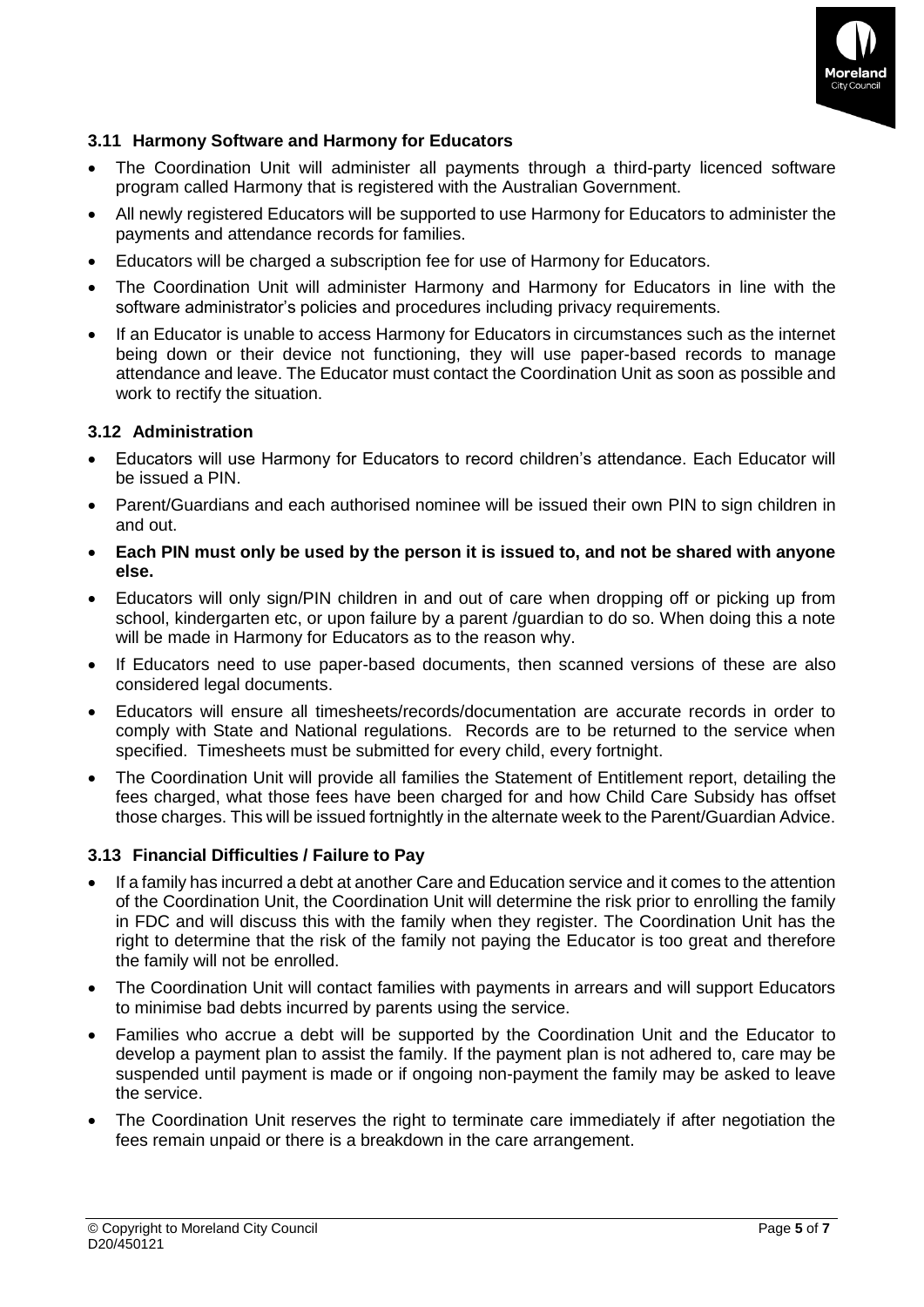

# **4 References**

- [Education and Care Services National Law Act](https://www.acecqa.gov.au/nqf/national-law-regulations/national-law)
- [Education and Care Services National Regulations](https://www.acecqa.gov.au/nqf/national-law-regulations/national-regulations)
- [National Quality Standards](https://www.acecqa.gov.au/nqf/national-quality-standard)
- [Childcare Provider Handbook](https://docs.education.gov.au/system/files/doc/other/child_care_provider_handbook_1.pdf)
- Family Day Care Information Handbook
- Family Day Care Educator Agreement

## **5 Definitions**

| <b>Term</b>                                           | <b>Definition</b>                                                                                                                                                                       |  |
|-------------------------------------------------------|-----------------------------------------------------------------------------------------------------------------------------------------------------------------------------------------|--|
| <b>Absence Fee</b>                                    | The usual fee will be charged for all absences for regular bookings.<br>This includes sick days or any holidays including public holidays.                                              |  |
| <b>Additional Absences</b>                            | Once all Allowable Absences are used families can access Additional<br>Absence days if they meet the criteria and provide supporting<br>documentation.                                  |  |
| <b>Additional Days</b>                                | Additional days are deemed as additional days booked with the<br>educator for children whose parents have a regular booking.                                                            |  |
| <b>Allowable Absences</b>                             | Children who are eligible for CCS will receive this for up to 42 absences<br>per financial year.                                                                                        |  |
| <b>Casual Care</b>                                    | Casual Care is deemed to be any care that is of a casual nature and<br>no permanent booking and is charged at casual fee rates.                                                         |  |
| <b>Child Care Subsidy (CCS)</b>                       | Child Care Subsidy (CCS) is the subsidy made available by the<br>Australian Government to support families in paying their child care<br>fees.                                          |  |
| <b>Fee Schedule</b>                                   | A signed Fee Schedule between families, educators and the<br>Coordination Unit providing information on the fees and charges of<br>each Educator.                                       |  |
| <b>Gap Fee</b>                                        | The gap fee is the difference between the total costs of care (Educator<br>total plus Service Levy) less any Child Care Subsidy (CCS)<br>entitlements.                                  |  |
| <b>Harmony for Educator</b>                           | A software system that Educators use to administer Family Day Care<br>that is linked to the Coordination Unit.                                                                          |  |
| <b>Harmony Web</b>                                    | A software system that the Coordination Unit use to administer<br>payments that is approved by the Commonwealth Government.                                                             |  |
| <b>Late Fee</b>                                       | Payable to the Educator if child is collected later than the agreed<br>contract time.                                                                                                   |  |
| <b>Parent/Guardian Advice</b>                         | A fortnightly statement the 'Parent/Guardian Advice" is an invoice<br>outlining the amount owed to Educators.                                                                           |  |
| <b>Payment Advice -</b><br><b>Educator</b>            | A fortnightly statement the 'Payment Advice' provides Educators<br>details of all care charged in the previous fortnight and amounts owing<br>from families.                            |  |
| <b>Personal Identification</b><br><b>Number (PIN)</b> | A PIN is provided to each individual authorised to collect children from<br>care. The PIN is used by parents/guardians and authorised nominees<br>to authorise transactions in Harmony. |  |
| <b>Statement of Entitlement</b>                       | A fortnightly statement the 'Statement of Entitlement' is a document<br>that provides families details of CCS entitlements and care usage.                                              |  |